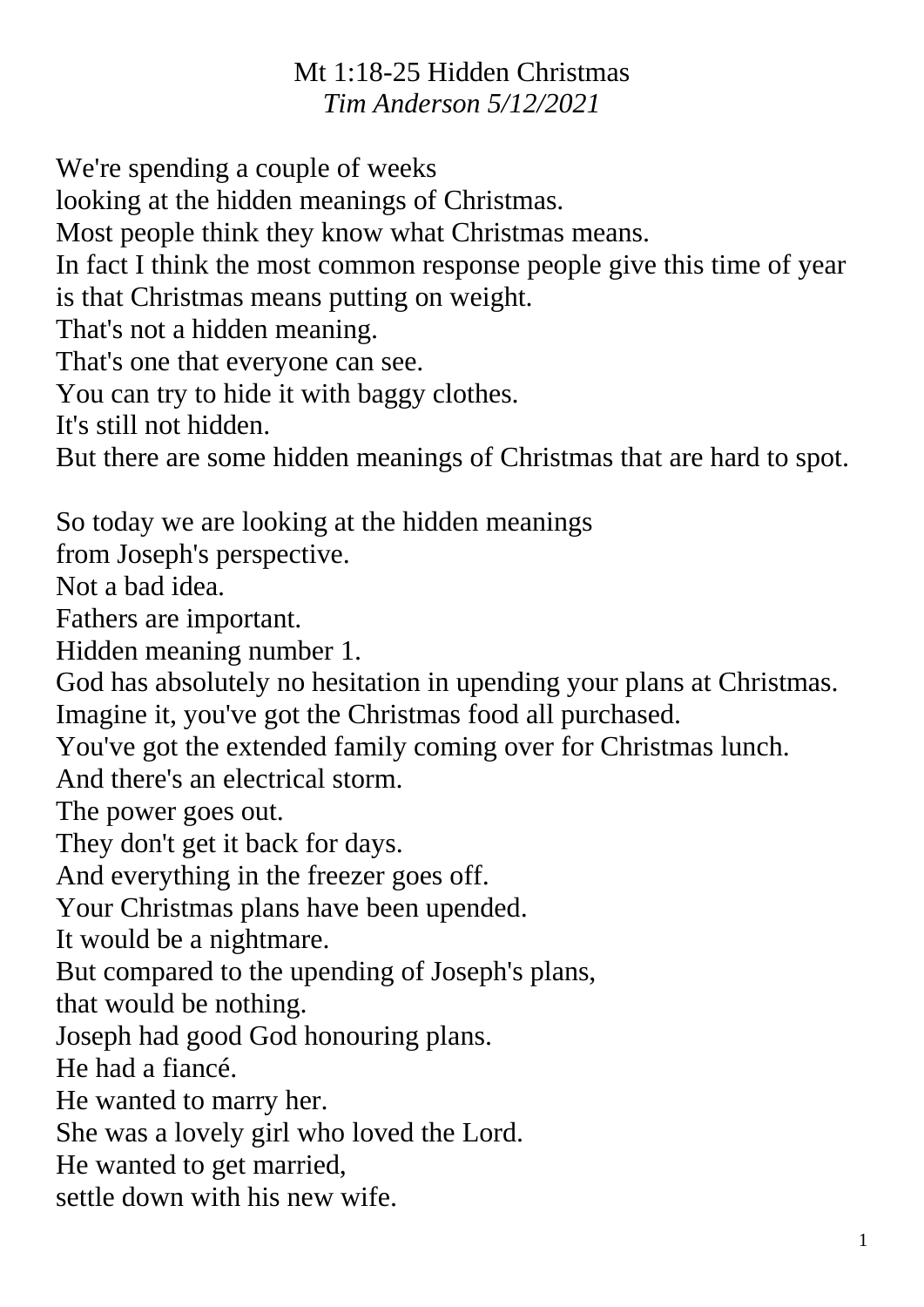Build her a nice house. Establish a quality carpentry business in Nazareth. Have some children. Faithfully bring up his children to follow the Lord down the local synagogue. Who could fault those plans? They are not selfish or immoral. Good wholesome plans of a young man who serves the Lord. And God upends his plans. The meaning of Christmas. Your plans, even your best God honouring plans, are not sacred to God. He can and will upend them.

Joseph had his good plans. And what were God's plans? Well God made Joseph's fiancé pregnant. Now that would seriously upend Joseph's plans. It might of been a long time ago, but the people still knew how long 9 months was. And Joseph lived in a society where chastity mattered. People round about could conclude one of two things. Either Joseph had jumped the gun prior to getting married. And they would draw negative views about his character from that. Or Mary had been playing around with someone else. And of course in that case if Joseph went ahead and married Mary, then he was a bit of a loser who couldn't find a decent wife. Either he was a man of poor character or a loser. Those were his options. He decided that neither option was palatable. To break off an engagement in those days required a divorce. So Joseph planned to get one. It was the only way to keep his honour in the community intact. It would have been a massive kick in the guts for Joseph. One day he had all these wonderful plans

for settling down and starting a God honouring family.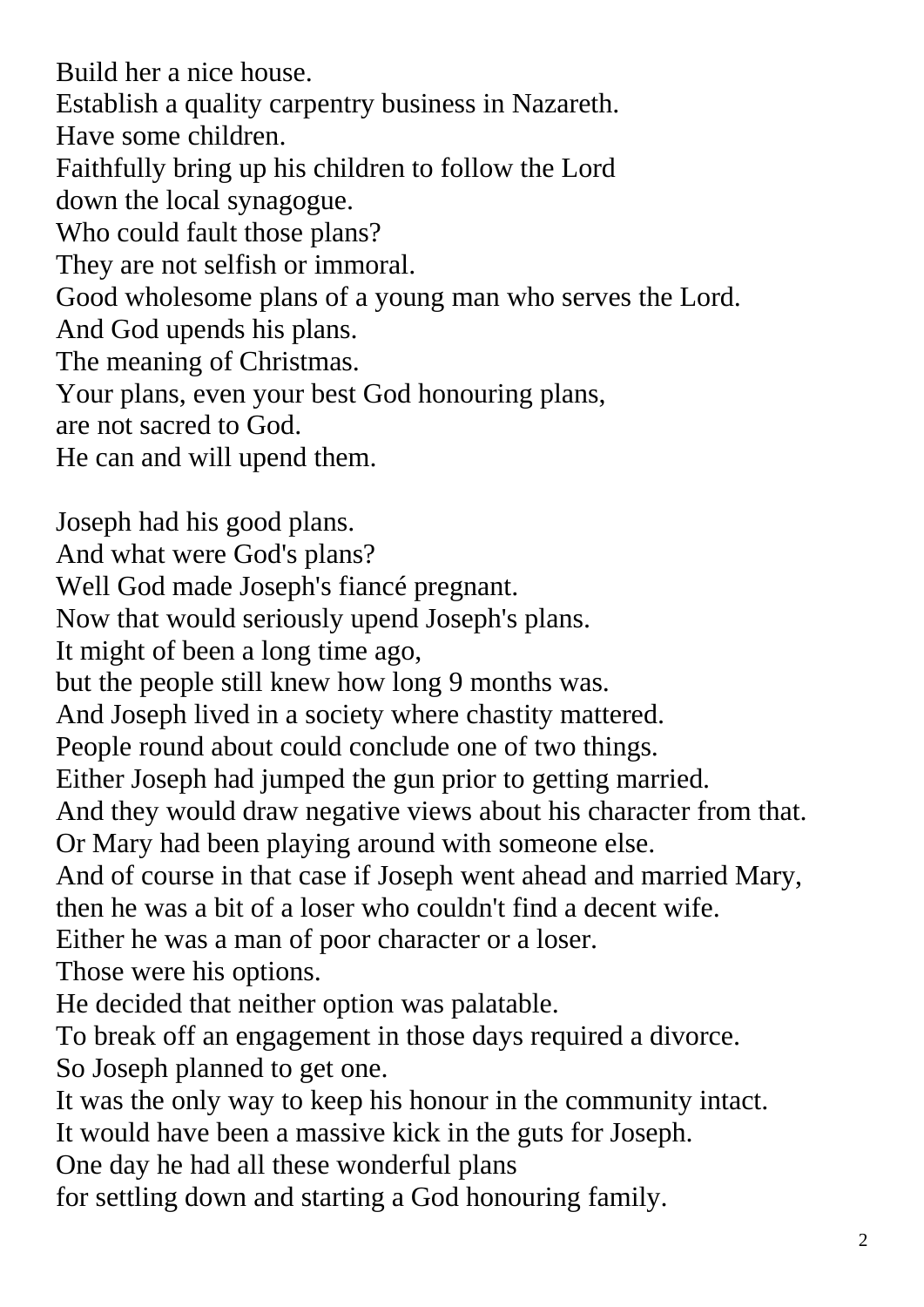The next day his plans have been upended. All of his dreams have flown out the window. And he's going to have to start again. Find another girl who will marry him. Make plans again. With painful scars from his last attempt. Well God wasn't quite content with upending Joseph's plans to that extent. God sent him an angel to tell him that he needed to marry Mary. Now the angel has some good news. "What is conceived in her is from the Holy Spirit." Mary had after all not been fooling around.

That would have been a great relief to Joseph.

He could trust Mary after all.

But what he couldn't do was convince the neighbours.

What do you think the neighbours are going to say

when Joseph tells them

that Mary's baby was conceived by the Holy Spirit?

"OK Joe, conceived by the Holy Spirit, eh?

Sounds plausible.

That would be like who else in history?

Ah no one. Mary is 100% unique.

Not just in our town.

Not just in this country.

But in the entire course of human history.

OK Joe, we believe you.

Honestly, we do.

We're sure that you aren't just believing what you would like to be true." Joseph and Mary are going to have to endure the jibes of the neighbours for a long time.

And that is under direct instruction from God.

But it doesn't finish there. When you get a pet, you get to name your pet.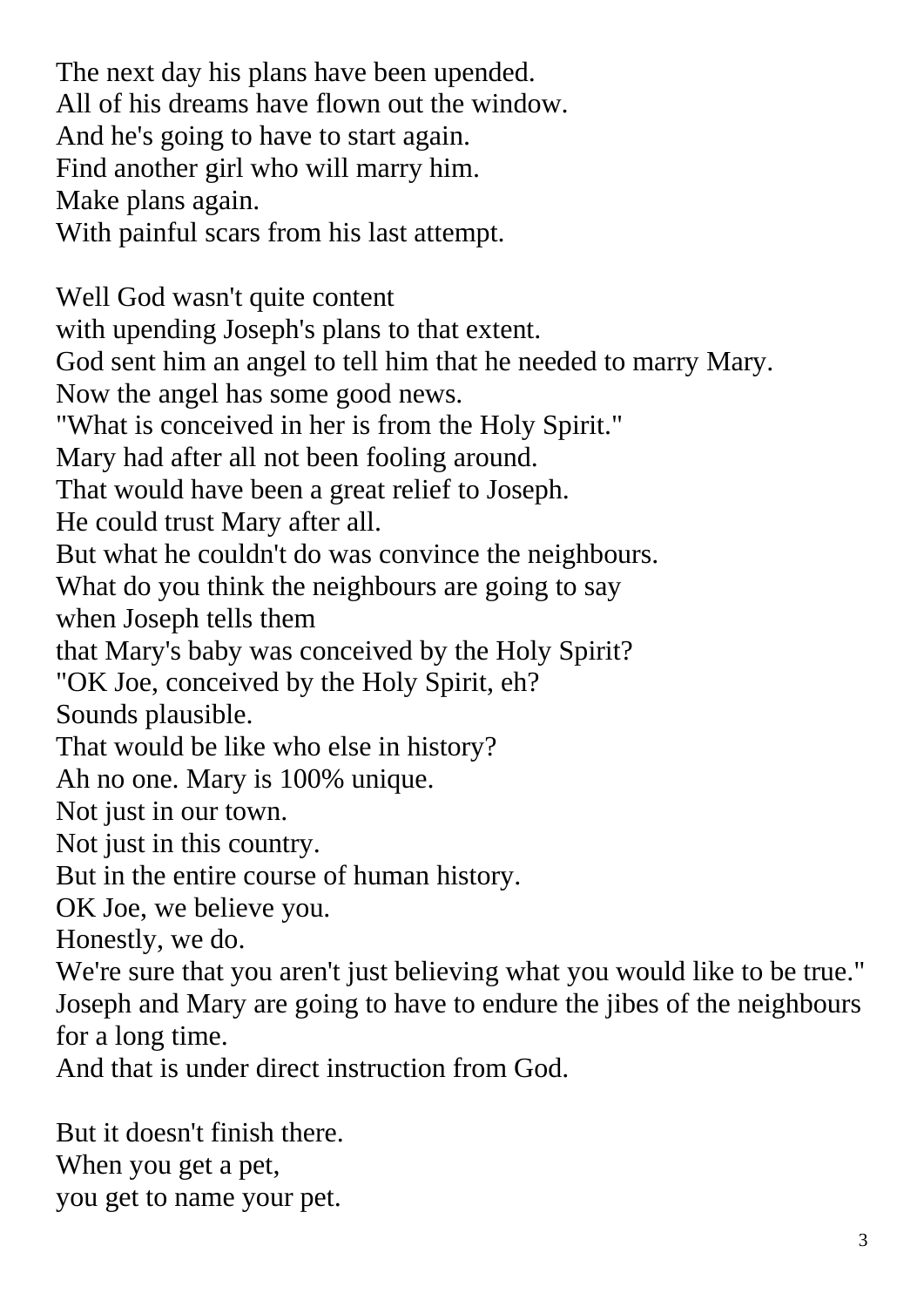The one who gives it the name is the one it belongs to. Who named our rabbit 'Spock'? Alvoli did. Must be Alvoli's rabbit. Naming rights are for the owner. It works that way with kids too. You don't actually own your kids. But you do get to name them. And that shows they are your kids. Who got to choose all of the creative names for our kids that no one can remember? Well Cherida and I did. I made 'em up, Cherida gave them the tick of approval. It's how you know they are our kids.

Who gets to name Joseph's kid?

Not Joe.

1:21 "She will give birth to a son,

and you are to give him the name Jesus."

God says, "Sorry Joe, I have a name already picked out.

You don't get to choose your son's name.

I get to choose my son's name.

Because he's my son not yours."

So here's the hidden meaning of Christmas.

God doesn't mind about upending your plans.

Do you think God would only do that to Joseph? Not a bit of it.

History is full of people who made plans and God had other ideas. St Paul thought he was going to be a famous and respected Rabbi. God's plan for him was for him to whipped, stoned, shipwrecked and jailed.

Peter was going to run the family fishing business on lake Galilee. God's plan was that he would end up crucified upside down in Rome. Upside down so he wouldn't be the same as his Lord.

William Tyndale planned to be a scholar at a University in the 16C.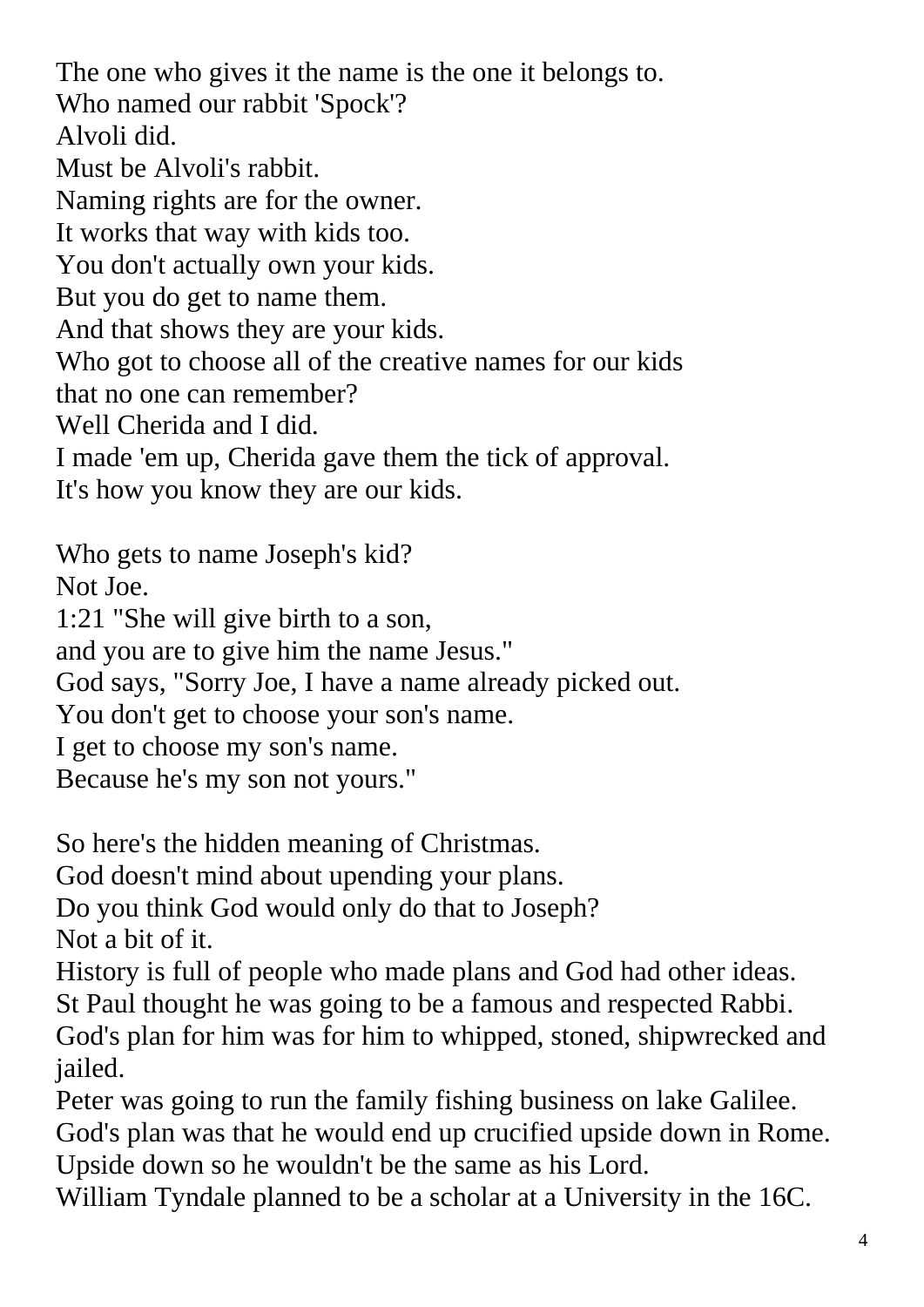God's plan was that he would be strangled at the age of 42 as a punishment for his crime of translating the Bible into English. God doesn't mind upending your plans.

Happy Christmas!

Even the upending of plans we read about for Joseph today was far from the end of it.

He wound up having to flee to country to escape King Herod's murderous intentions for his son.

Joseph was with his family a refugee.

Does it shock you, that your plans are not sacred to God? Even when your plans are good and godly plans that honour him, they are not sacred to God.

God has his own plans.

He's got stuff he wants done.

And he will instruct his servants to accomplish his plans.

That has been known to severely inconvenience his servants.

Sometimes it has been known to result in their deaths.

But you will I'm sure be comforted to know,

there's a reason for it.

God is not being difficult.

He has purposes for our good.

The angel said to Joseph.

"You are to give him the name Jesus,

because he will save his people from their sins."

There is a purpose.

"He will save his people from their sins."

If Joseph had set up a carpentry in Nazareth,

and brought up his children down at the local synagogue,

and loved his wife Mary and cared for all her needs,

that wasn't going to save God's people from their sins.

Joseph had good plans.

God had more important plans.

They might not have been fun plans for Joseph.

But they were God's plans and they were important plans.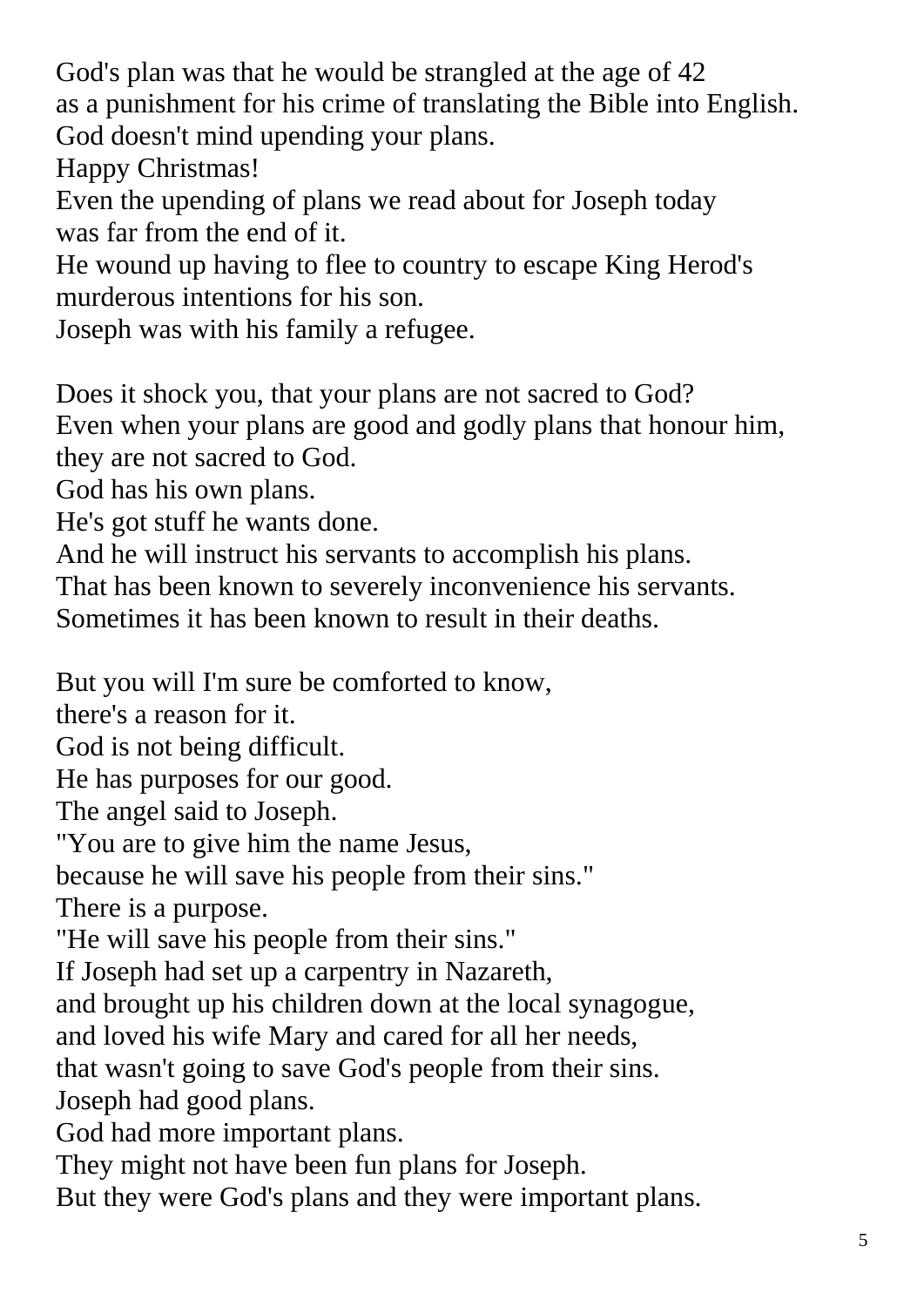God had a very good reason to upend Joseph's plans on that first Christmas. His plan was no less than saving the world. And for that you and I can be eternally grateful. If Joseph's settled family life and his reputation in the community hadn't been upended your sins wouldn't have been forgiven. It's that important. Matthew tells us that not only is this important,

it is the fulfilment of prophecy.

1:22 "All this took place to fulfil

what the Lord had said through the prophet:

"The virgin will conceive and give birth to a son,

and they will call him 'Immanuel' which means 'God with us'.""

Lots of Australians take a completely different view.

Lots of Australians say, "Look I get the purpose of other miracles. Jesus healed the sick.

That was a good thing.

Jesus rose from the dead.

Great news! Death is defeated.

But Mary being found to be pregnant through the Holy Spirit.

What's the point of that?

Why does it matter?

And isn't it more likely that Joseph and Mary just cooked up a story because they didn't want to admit to what they'd been getting up to?

Or maybe the early church cooked up a story

because they wanted to claim

that Jesus had some sort of special divine origins.

But surely we can accept his teaching

without cooking up fanciful stories about his divine origins."

But the virgin birth is so important to God,

that he had the prophet Isaiah foretell it 700 years earlier.

You see if Jesus was the son and Mary and Joseph,

then he was a good teacher,

a wonder human being,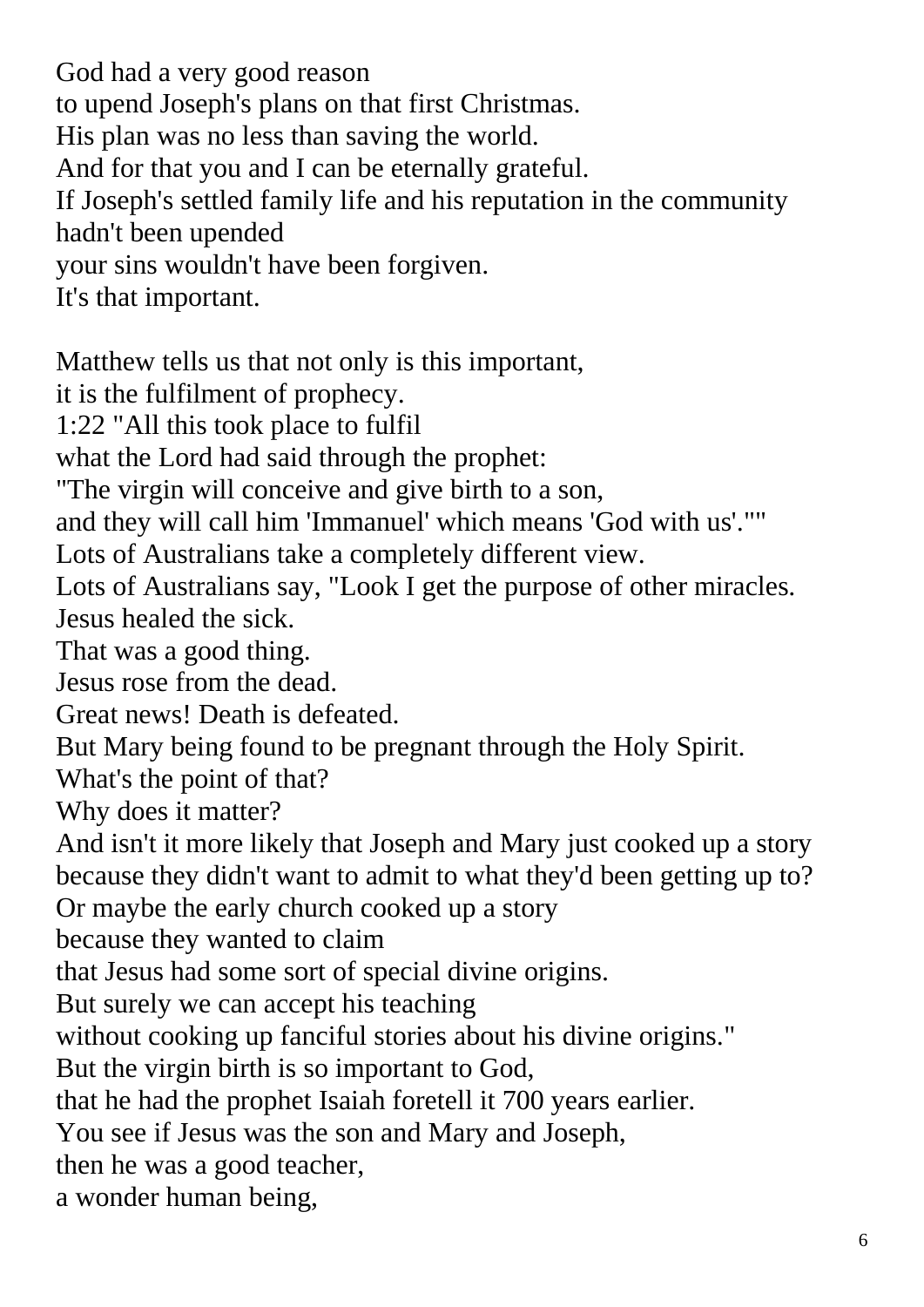but nothing more than that. But if Jesus was the son of Mary and the Holy Spirit, then he was the divine Son of God taken on human flesh. Well the whole of Christianity stands or falls on whether Jesus is the eternal Son of God taken on human flesh. Because Christianity depends not just on what Jesus taught but on what he did. The angel commanded Joseph, "You will name him Jesus because he will save his people from their sins." Only the eternal Son of God can save his people from their sins. Only a perfect sacrifice is payment for the sins of the whole world. Unless God himself was prepared to pay the price, then the price could not be paid.

The virgin birth is not some weird anomaly from out of the blue that just randomly makes Jesus different from every other baby. It's fully crucial to the central fact of Christianity. Jesus came to save his people from their sins. To do that he must be Immanuel, God with us. Only God with us can save us.

But I think for Christians, Immanuel, God with us, can take on a day to day significance as well an eternal significance. When the prophet Isaiah first spoke those words, "The virgin will conceive and give birth to a son, and they will call him Immanuel", he wasn't in the first instance speaking of the Lord Jesus. His nation Judah was facing the threat of war from the Syrians teaming up with the Northern Kingdom of Israel. And Isaiah was pointing to a sign that the nation could take confidence that God was indeed with them. Here is the sign that God is with you. A young woman is going to have a baby called 'God is with us' - Immanuel.

And that will be backed up when the Syrians and the northern kingdom,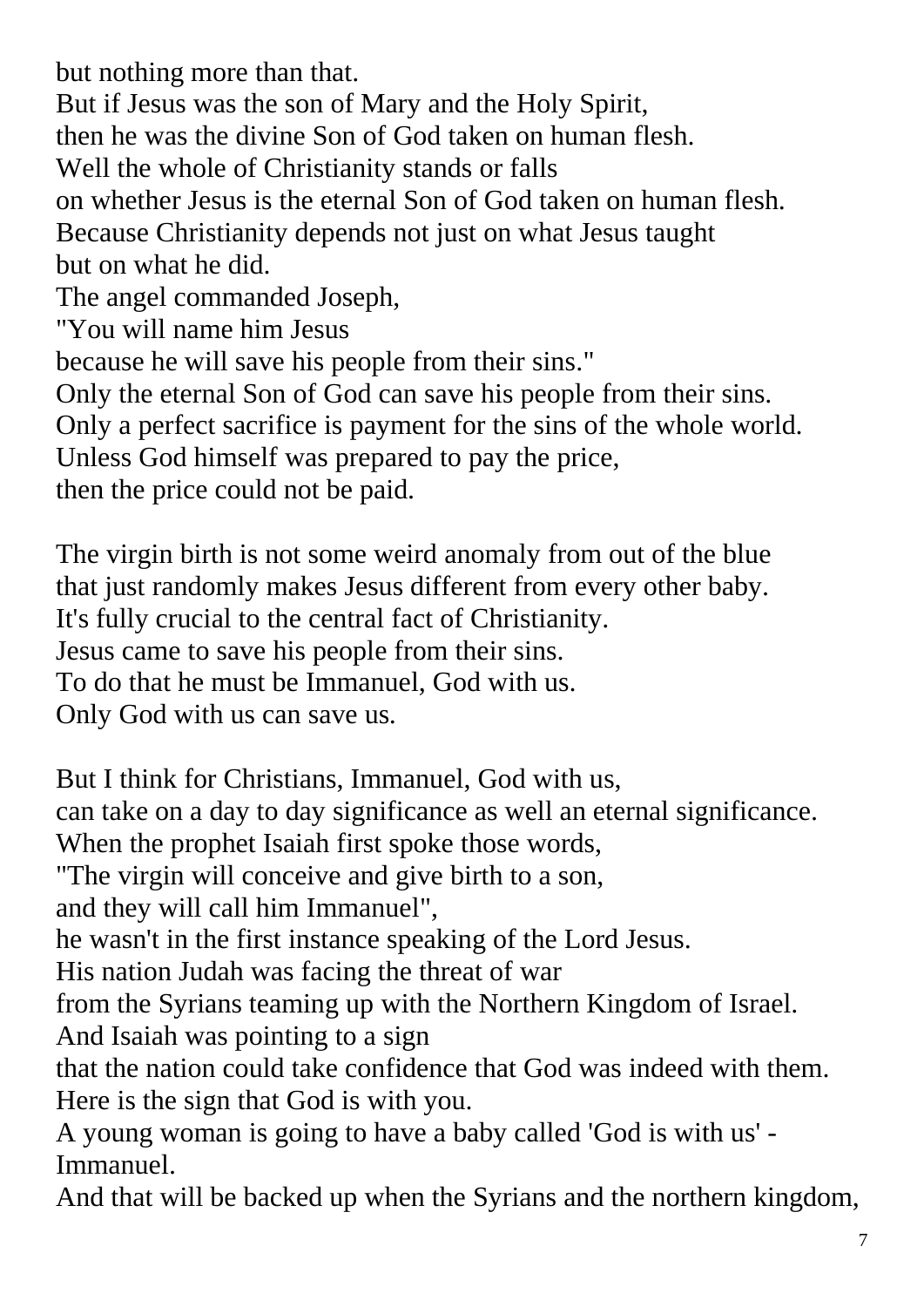instead of threatening Judah are roundly trounced by the Assyrians. Well if the middle Eastern politics is confusing don't worry. Middle Eastern politics has always been confusing and is still confusing. But the basic point is simple. The sign Immanuel is a sign to show you that God is with you. Jesus is Immanuel. That means that God is with us. Yes of course in saving us from our sins as the angel said. But also with us in living our lives. I think this year, I have encountered more people angry with things about how the world is going, than I have ever encountered before. People angry with governments. If they are on the political right, they are angry about vaccines and mandates, coercion and the restriction of freedom, and the perception of a lack of care about the fate of small business owners. If they are on the political left, they are angry about a perception that the economy is put ahead of people's lives in the decision making and angry about the lack of action on climate change. It really doesn't matter your politics, people are angry on both sides. People are angry at multinational companies. Some are angry at the tech giants like Facebook and Google for censoring their voices and being unchallengeable arbiters of truth. Some are angry at the pharmaceutical giants like Pfizer for profiteering from the pandemic and concealing the truth. People are angry at foreign governments. Some are angry at the Chinese

for their bullying of Australia and Taiwan,

and their human rights abuses and well pretty much everything. Some are angry with America,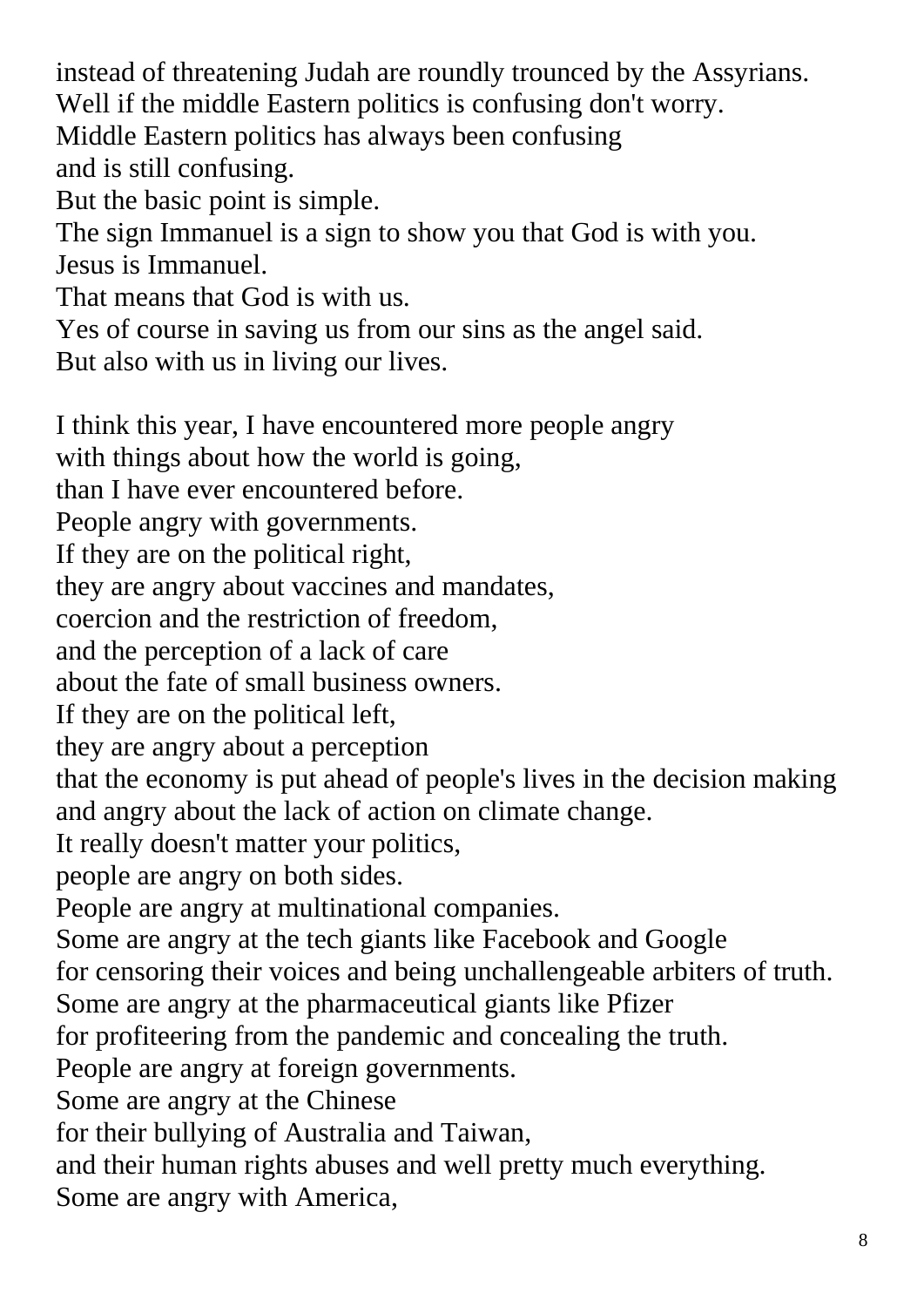and that can be for any number of reasons

depending on your perspective.

Some are angry with the French for being angry with us.

And some are angry at our government for upsetting the French. I'm sure it's not just me.

There are more people angry about more stuff right now than I have experienced at any time in my life.

In a world where things are not as you would like them to be. In a world that makes you angry, you need the sign of Immanuel. You need to know that God is with us. Our hope for the future doesn't depend on political freedom, it depends on God and God is with us. Our hope for the future can't be snuffed out by multinationals and their schemes. God is more powerful than multinationals and God is with us. I'm not saying that we should have a 'she'll be right' attitude to the problems of the world. If there are problems in the world, it's good to do what you can to work to remedy the problem. It's also good to discern what things are out of your control, and not let those things weigh on you. But whether they are things you can work on, or things that are out of your control, we need to approach them with an attitude of Immanuel. God is with us. This isn't going to disturb my equilibrium, because I know that God is with us. How does it look to non believers if we in a tizz about stuff? They would look at us and say. "These people claim to believe in God, but in their lives they get just as thrown by the problems of the world as I do." If we say we believe in God,